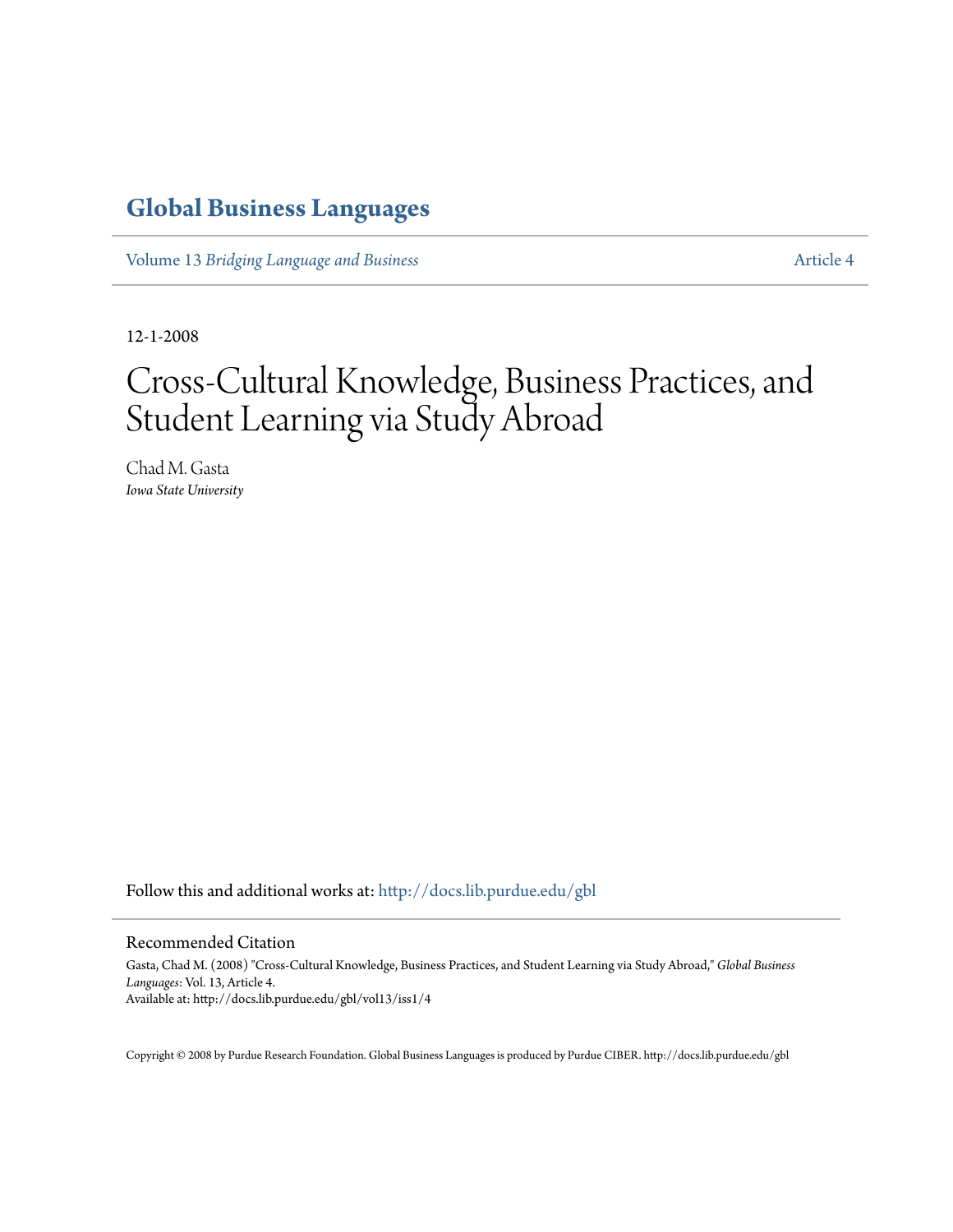# CROSS-CULTURAL KNOWLEDGE, BUSINESS PRACTICES, AND STUDENT LEARNING VIA STUDY ABROAD

In *The World Is Flat*, Thomas Friedman points out that the technology revolution has led to a world economy in which the global competitive playing field is being leveled, or, as the title of his books suggests, "flattened." There is greater competition for what he calls "global knowledge work"—working across cultures—on a scale never before seen. Friedman goes on to say that America should be ready for this new challenge. Within this increasingly competitive global economy there is—and will naturally continue to be—an increasing obligation to attain proficiency in languages other than English, and to gain competence in intercultural issues related to commerce, politics, and society.

Study Abroad programs, especially those with substantive language and cultural training components, can be excellent tools to address these concerns. For the 2004–05 academic year, the Institute of International Education reports that 206,000 US students from colleges and universities participated in programs abroad, an 8% increase over the previous year (Appendix 1). In most cases, however, these programs were created for students in such areas as social sciences, the humanities, or business, and coursework was rarely taken in the language native to the country where the program is located (Appendix 2). In these "English-only" programs, foreign language proficiency and cultural knowledge study are often set aside so that students can focus on completing academic requirements in their primary majors. This creates an unfortunate situation whereby there are no meaningful avenues for students to achieve any foreign language proficiency at all because they focus on coursework in their principal area of study. Hence, a conflict has arisen between providing an international experience that includes foreign language proficiency and intercultural literacy at a time when students are advised to finish their degree programs in a timely fashion. This article reports the results of a two-year study that assessed undergraduate students' understanding and awareness of socio-political, cultural, and economic issues as a result of a six-week language, culture, and business study abroad program in Spain.

Traditional models of study abroad that have emphasized second language proficiency, often created and maintained by language departments, recently

> *Global Business Languages* (2008) 29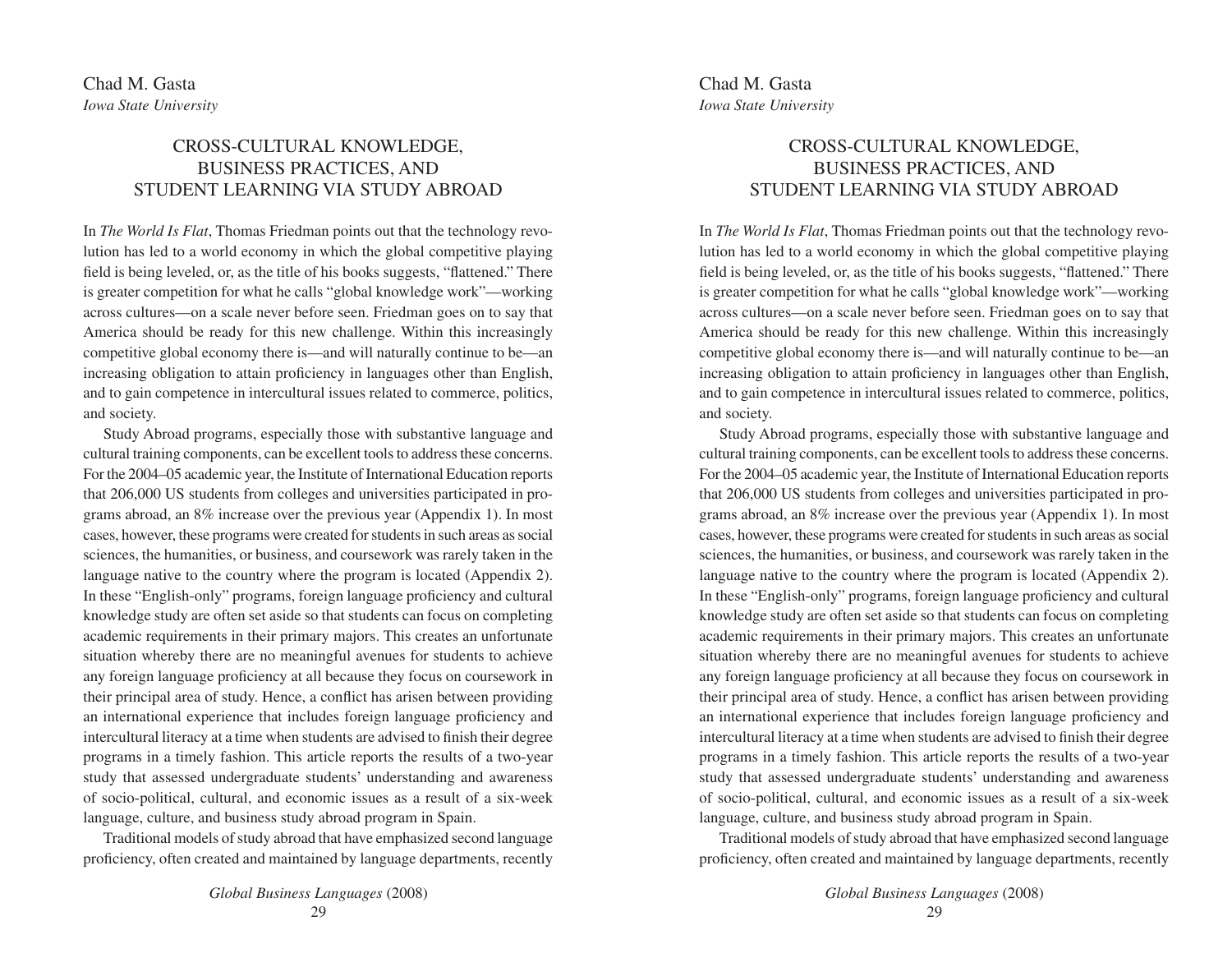have been subject to re-examination in an effort to seek meaningful ways to combine language and culture with coursework in the different professional majors such as business, engineering, science, technology, and agriculture. This mirrors on-going research in the field of second language acquisition, which has seen a growing number of studies that emphasize alternative models of foreign language instruction, such as combining it with business (Huebner). At a recent Business Roundtable held during Ohio State University's 2007 Center for International Business and Educational Research (CIBER) language conference, recruiters from major US corporations pointed out that a significant international experience is more than a "credential"; it is now viewed as a required addition to the future employee's job portfolio. The recruiters also indicated that short-term programs and study tours—usually lasting a week or two—are no more effective than spring break vacations for landing a job. This is primarily because companies do not see, or cannot assess, the degree to which a student's short-term visit abroad demonstrates active engagement in the international experience. If recruiters cannot gauge a job applicant's international commitment, the company is less likely to invest in hiring and training an employee for an international assignment. On the other hand, recruiters point out that the more international experience(s) students have—especially if those experiences include language and culture training—the more likely they are to get the top jobs. Hence, industry leaders believe that US students must become much more internationally literate and knowledgeable about other cultures, including such areas as intercultural management, international project team management, knowledge of business practices and etiquette, and the cultural "do's and don't's" of the international marketplace. These forces have come together to foster an enormous world market demand for culturally competent professionals who are literate in more than one language and who have meaningful international experience.

As a general rule, study abroad program goals vary based on the geographic location, the primary language spoken, and the academic fields under study. Richard Brecht and A. Ronald Walton divide study abroad programs into two general categories: those that are directed at foreign language proficiency and those they call "broadly educational," which usually neither require nor offer a language component. The "broadly educational" goals include exposure to a foreign country, an increase in international appreciation, and an improved knowledge of a particular academic discipline (Brecht and Walton). On the other hand, as one can imagine, the main objective of language proficiencybased programs is the immersion in the foreign culture that yields enhanced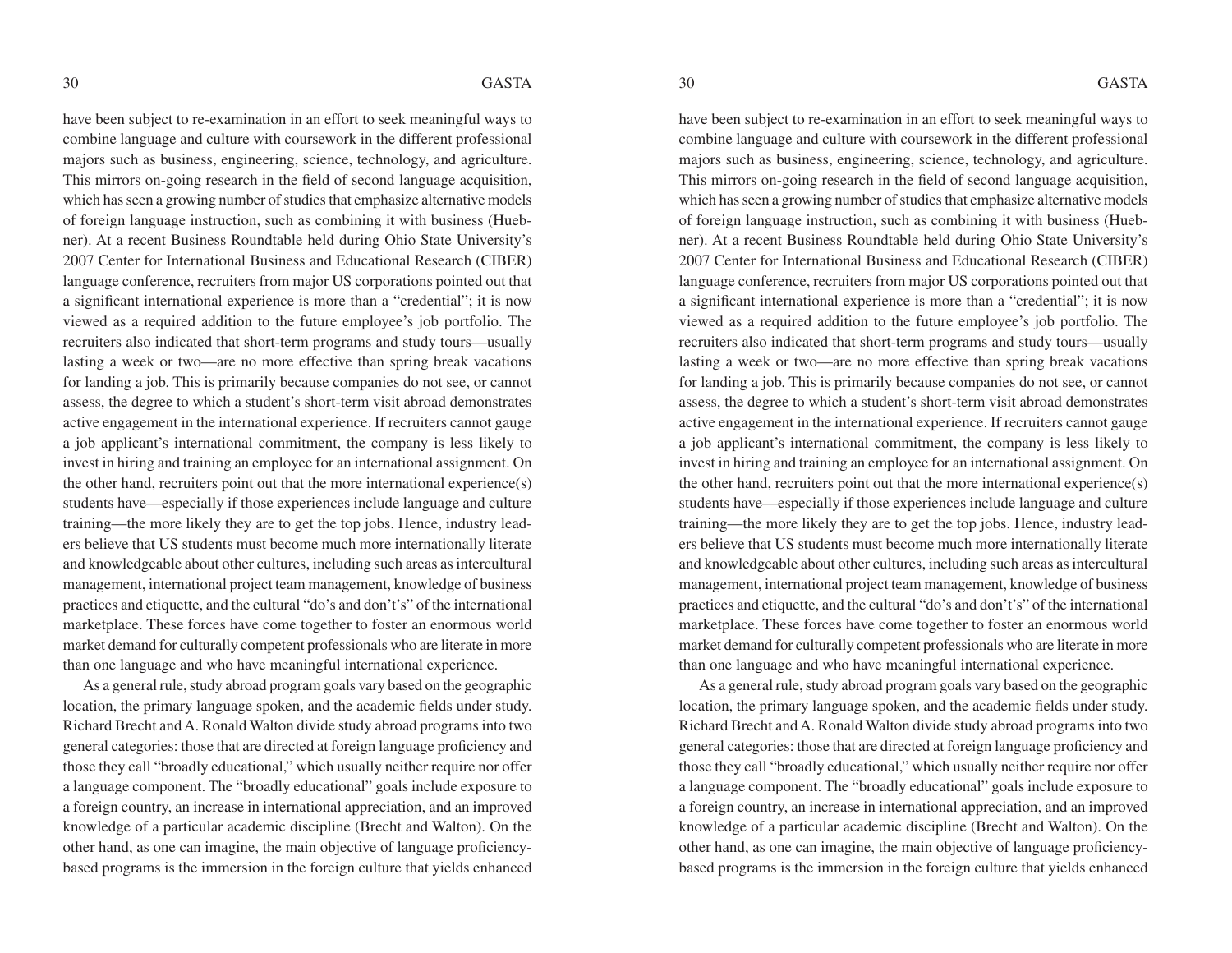language skills and greater cultural understanding. Language proficiency is improved through coursework, planned activities and excursions, and, perhaps most significantly, interactions with native speakers (through host family experiences, exchanges with students at the foreign university, and daily living). In both program categories, living with a host family and in-class instruction are generally the most important integrated aspects of the program, although many of the "broadly educational" programs allow for living in apartments or residence halls with other US students. As R. Brecht, D. Davidson, and R. Ginsberg have shown, classroom learning is an extremely vital component to study abroad programs, and learners rank this experience highly in most selfassessment surveys. Outside the classroom, informal information exchanges with native speakers at local establishments (on the street, at the university, in the home) play central roles in student development by an improvement in knowledge regarding the target culture, an increase in confidence with the language under study, and improved language fluency.

According to the Institute of International Education, Spain ranks as the third most popular destination for US students studying in programs abroad. In the 2004–05 academic year, nearly 21,000 students—10% of all US students abroad—studied with programs in Spain. Until 2005, the Department of World Languages and Cultures at Iowa State University operated a program that can be categorized in the language proficiency category: a 6-week Spanish language and culture immersion experience in Alicante, Spain, for participants who had completed the second-year language sequence. In 2005 the Iowa State summer program was adapted to fit better with an innovative academic program called Languages and Cultures for Professions (LCP), a new second major option for students in the Colleges of Business and Engineering. The LCP program trains students for the global marketplace by fostering greater understanding of the professional cultural practices abroad, by improving language proficiency (especially as it relates to professional topics), and includes a meaningful experiential component, either through an international internship or study abroad. The success of this second major option created opportunities for cross-disciplinary collaborations such as study abroad with the two professional colleges at Iowa State. Indeed, the Alicante summer program was re-designed to connect business and engineering students' need for international experience with language and culture instruction. In other words, we have been successful in making this study abroad program both "broadly educational" and "language-proficiency based" by merging language and culture study with coursework in business and engineering.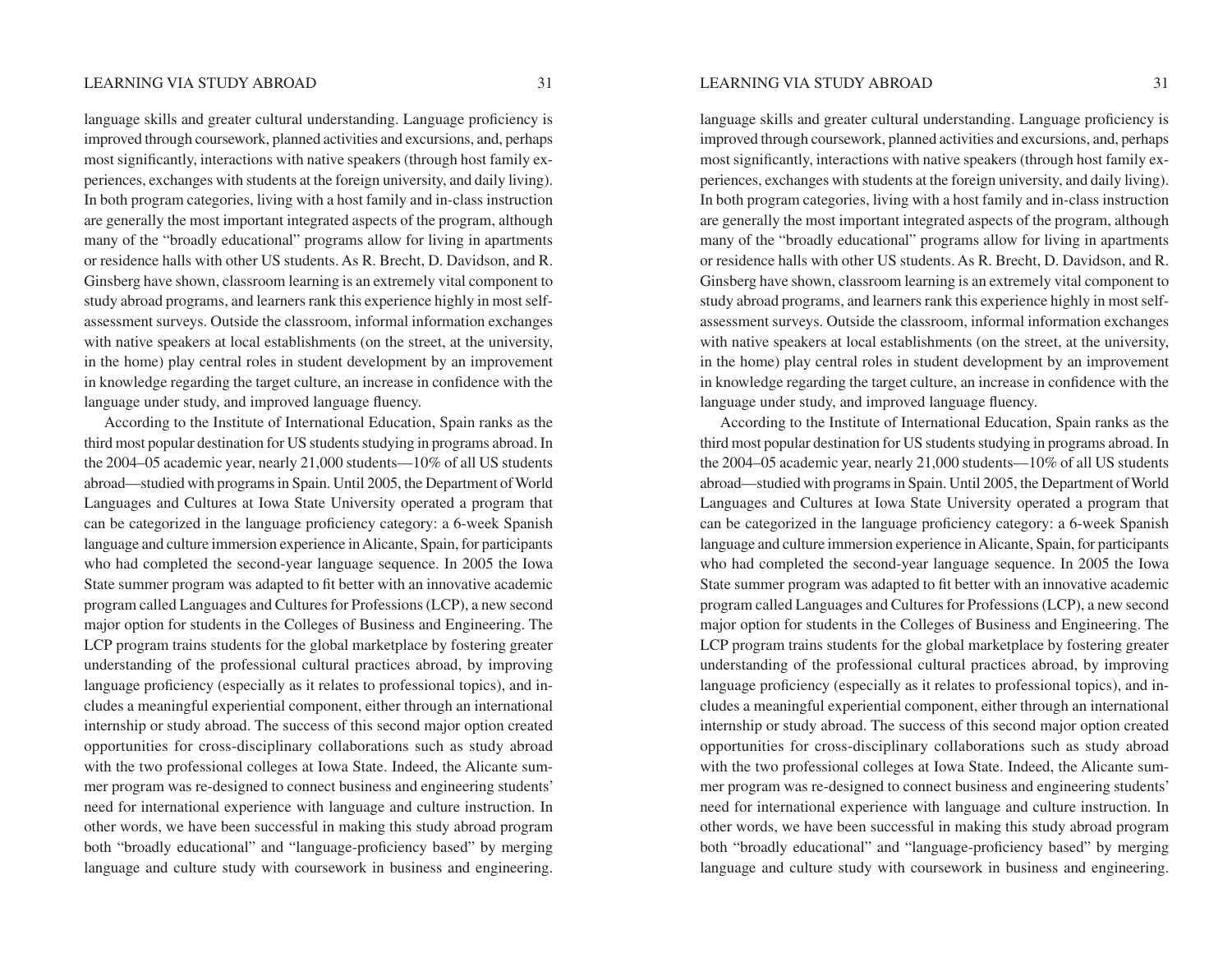This distinctive approach yielded the largest study abroad program in Iowa State's history: for summers 2005 and 2006, 169 students participated, and another 83 participated in  $2007<sup>1</sup>$ 

From the outset, the summer program was redesigned and adapted to incorporate a variety of language, cultural, and business experiences. For language learning, students studied Spanish in at least three settings. First, they were required to enroll in at least one Spanish course determined by their existing knowledge of Spanish, previous courses taken, or a placement exam. This arrangement necessitated the development of intensive first- and secondyear courses for those students with limited or no prior Spanish background. For the second course, students choose another Spanish course, or opt for one of the newly developed courses in business and engineering (see below). Second, all students lived with non-English-speaking Spanish host families, thus requiring on a daily basis a greater need for language communication within their living environment. Finally, students spoke Spanish as part of their daily lives, at the university, on the street, or while traveling. The arrangement also required students to learn new cultural aspects of living abroad, such as using the local and national transportation systems, experiencing the routine of daily living in Spain, and shopping and sightseeing, among many other opportunities. Students also learned about Spanish culture through organized program activities such as guided excursions to historic locations, and participation in university-sponsored events such as dance and cooking classes taught in the target language.

The most significant development in this three-way collaboration was the inclusion of two business courses taught in English by an Iowa State College of Business faculty member: a Management course taught under the title Entrepreneurship in Spain and the European Union and a Business Administration course entitled Business in Spain and the European Union. Both courses are required for majors in several business programs, and engineering students obtain credit for the courses in their college. The two courses shared many of the same components and, at times, were offered concurrently, in order to take advantage of planned field visits. For the shared portions, the course component offered three divisions. First, students attended lectures on (1) core entrepreneurship topics and (2) entrepreneurship issues related to Spain and

<sup>&</sup>lt;sup>1</sup> Starting in 2007 the program took place in Valencia, Spain, in order to take advantage of greater cultural offerings, more significant business and industry contacts, and a university that allows us to continue developing the program. Nonetheless, the basic structure and amenities of the program remain the same.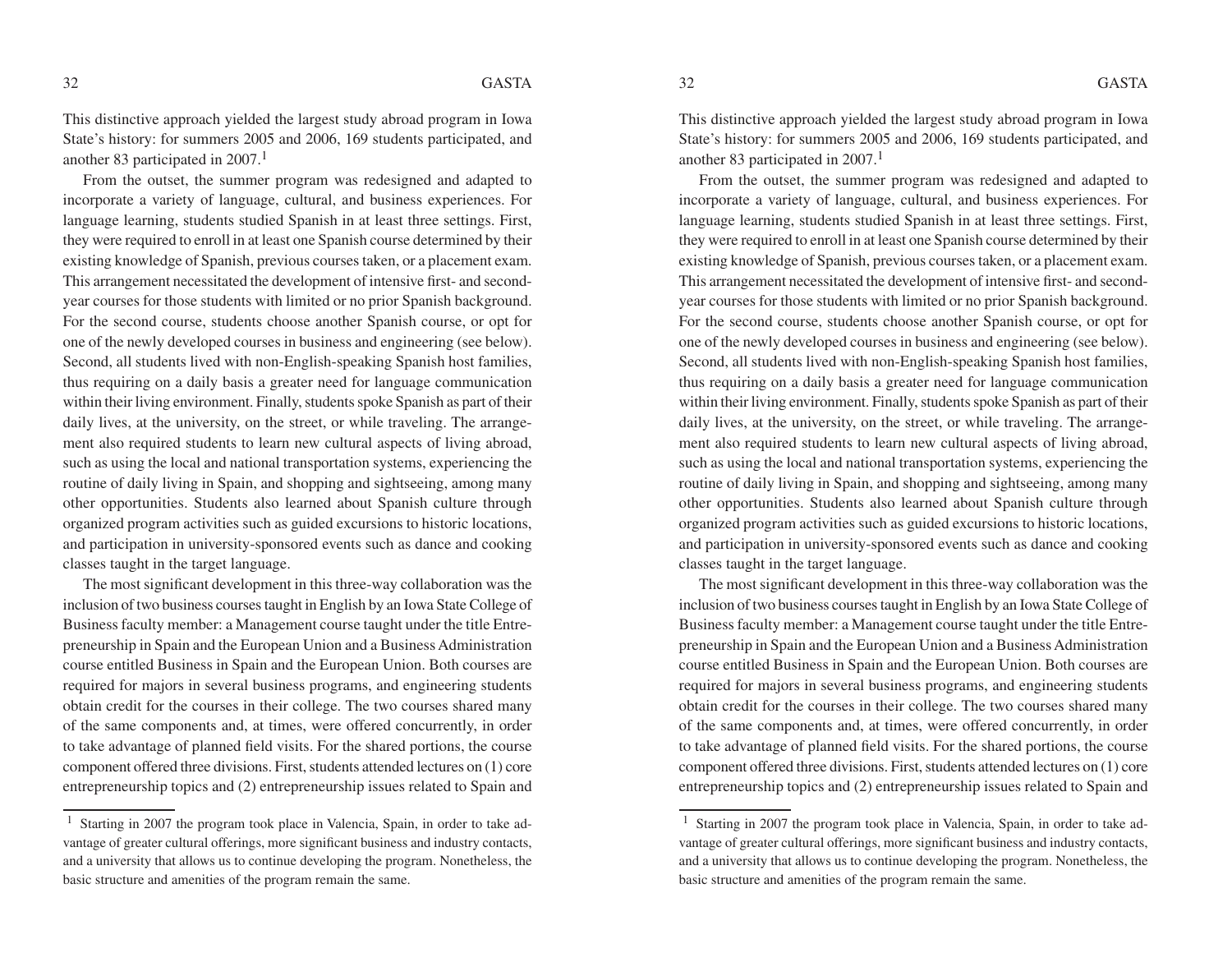the European Union (e.g., entrepreneurship in Spain, marketing in Spain, small business start-up and ownership in Spain, social entrepreneurship). Next, the course offered field visits to small Spanish firms that permitted the students to study business operations first-hand, talk directly with owners, and make pertinent observations and analyses about the differences between conducting business abroad as contrasted with the US context. Finally, students undertook independent projects that required exploration and observation of small business activity in the Alicante community, followed by reports that compared their findings of small Spanish companies to those in the US.

The initial reason for the three-College collaboration was in response to the new Languages and Cultures for Professions secondary major option for students in business or engineering. However, there was a second reason for the program structure, one that was related to market demand. An unpublished 2005 survey of Iowa businesses, the Iowa International Business Survey, conducted by the National Foreign Language Resource Center (NFLRC) at Iowa State University in collaboration with the Iowa World Language Association, revealed that Iowa companies seek employees with language proficiency and international competence. In the survey, employers were asked such questions as the language they most use in conducting business, languages that they wish their employees could use, and actual employee language and culture skills. In all cases, the findings demonstrated that Iowa companies are hardpressed to find workers with suitable language and cultural competence. They report that they would like for their employees to have acquired at least a basic proficiency in a second language and a more profound understanding of foreign cultures and cross-cultural differences as used in business practices, all of which should have been acquired in high school or at the university level. The results of the survey of 66 Iowa businesses report that. . .

- 1. the company's overall revenue would increase, somewhat or to a great extent, with more proficiency in foreign languages (82%).
- 2. their employees should have an appreciation of cross-cultural differences (68%).
- 3. their employees need foreign language skills to conduct business  $(67\%)$ .
- 4. an understanding of foreign markets and business practices is important to very important (64%).
- 5. an understanding of technical or scientific language is important to very important (40%).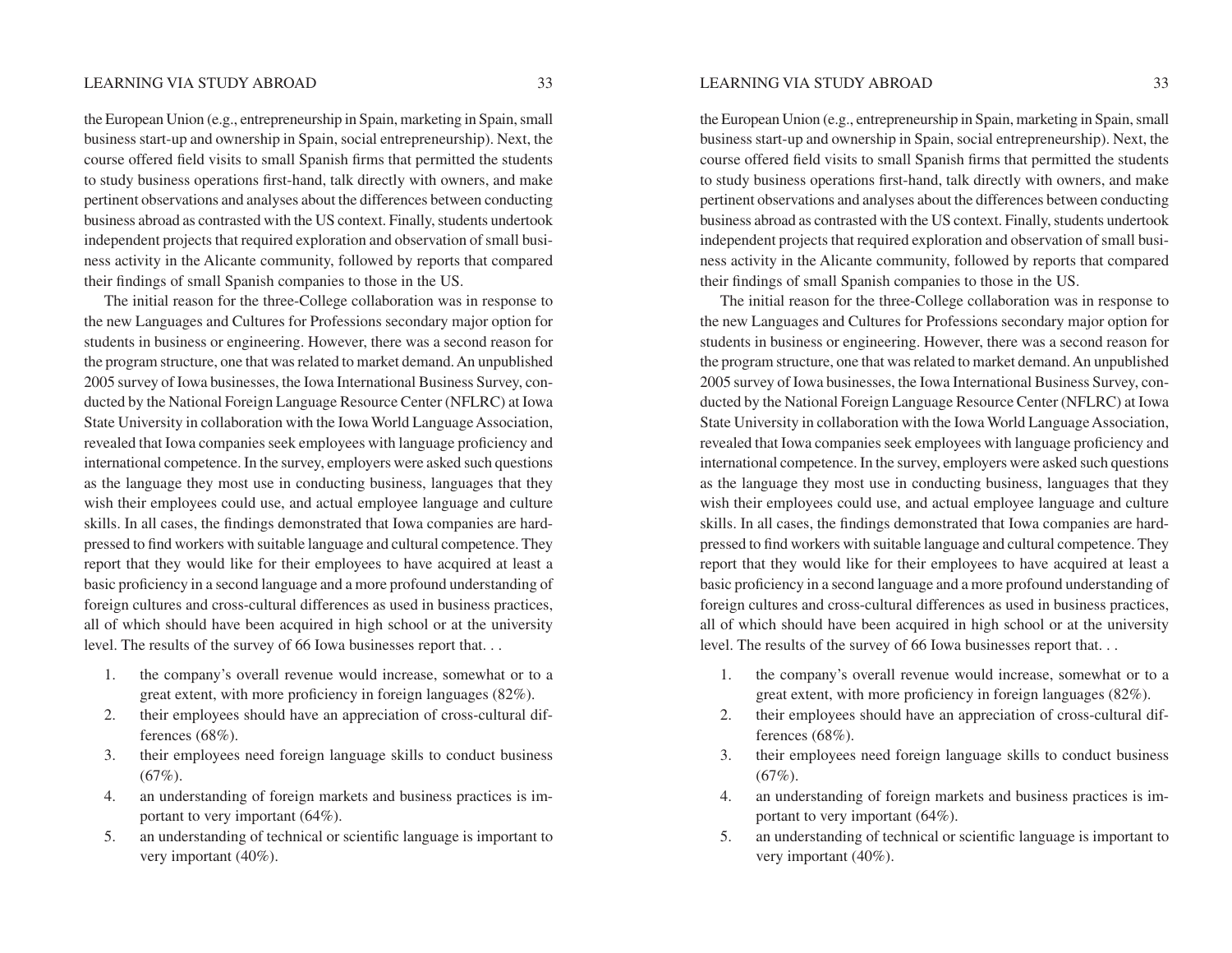However, 46% of these same companies also reported that finding employees with these characteristics and skills has been difficult. What is most startling is that 82% believed that the lack of these skills has had a negative impact on company revenue. In other words, Iowa businesses believe they are losing money because employees are deficient in required language and culture skills.

Little research has been carried out that examines study abroad programs that integrate professional areas with a required language and culture component. However, available research indicates that language and culture study offered with professional instruction in areas such as business or engineering provide the basis for understanding cultural, social, political, and economic issues that are so important to the global marketplace. According to Vija Mendelson, multidisciplinary programs lead students to experience emotional changes such as: "increased independence, self-sufficiency, maturity, and willingness to think with an open mind" (50–51). The resulting newly formed sense of individual independence contributes not only to improved communication skills and a heightened awareness of the culture, but also to one's comfort in a foreign setting. This might include the willingness to take risks and, eventually, open a business, to work abroad, or try some other professional activity that had not been considered previously.

One of the most significant studies that examined business students was conducted by Tammy Orahood, Larisa Kruze, and Denise Pearson. It examined business students' professional goals and reveals much about the impact of study abroad on their careers. The authors surveyed 198 junior and senior level business students at Indiana University, 83 of whom had studied abroad at some point in their undergraduate careers. They found that 96% of students who studied abroad indicated that the experience impacted their future career plans,  $94\%$  listed the experience on resumes, and  $79\%$  had specific questions or conversations concerning their experience during job interviews. What is perhaps most significant is that 82% expressed an interest in working abroad and 58% were actively marketing themselves for an international career. By way of comparison, the authors point out that only 51% of non-study-abroad students held any international interests at all. These statistics indicate that study abroad fosters appreciation for internationalization, an interest in working in a global context, and a desire to improve language and cultural competence. The study also suggests that students must have a meaningful international experience if they are to be successful in marketing themselves for employment in the global workforce.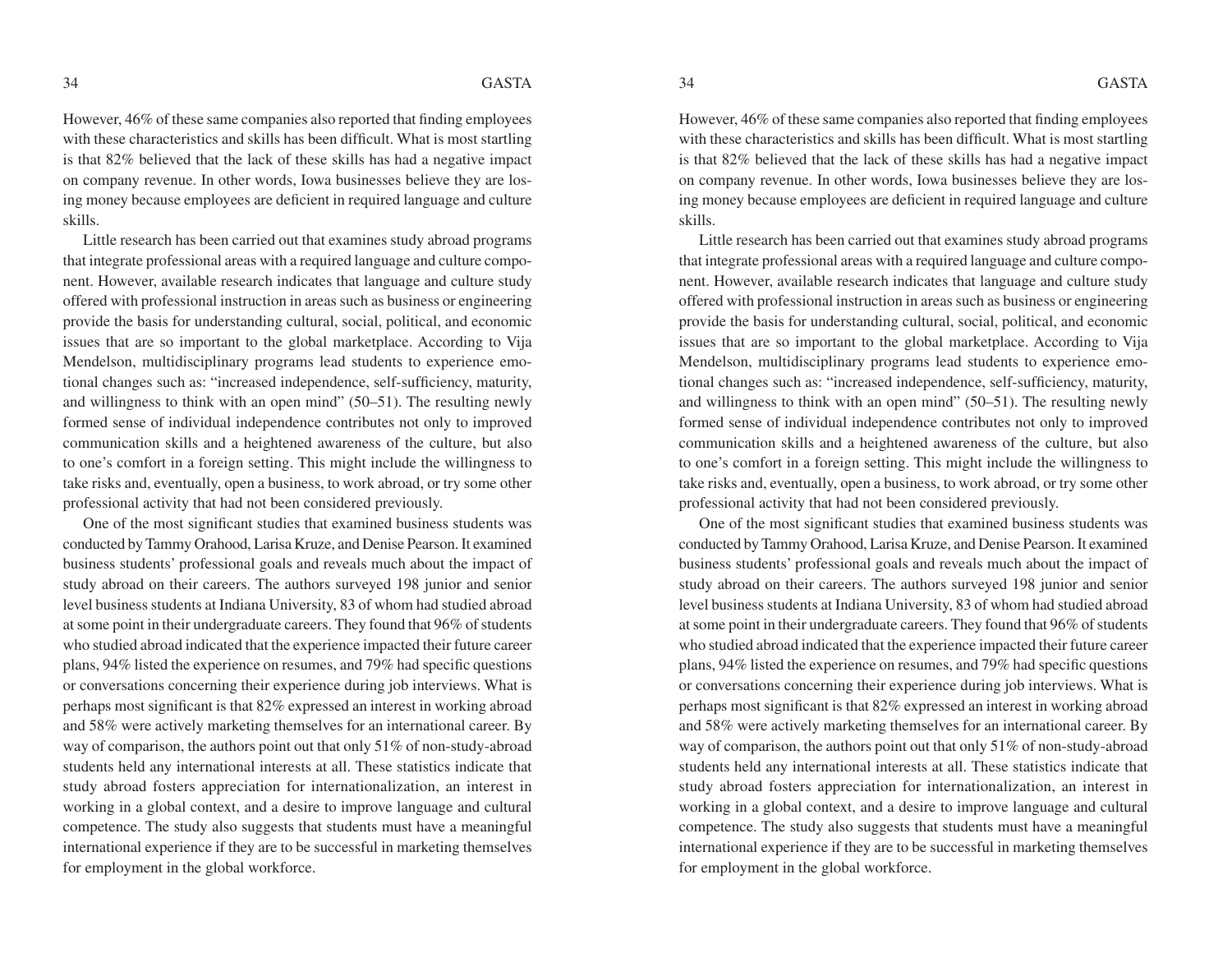Hence, to be successful professionals in the global economy, American students must be culturally literate and aware and, most importantly, they must have meaningful international experience(s). The Iowa State summer program was designed with these aims in mind. Indeed, we wanted to not only introduce students to a variety of business, language, and cultural experiences that would prepare them for the international marketplace, but to do so within the international context itself. By exposing students to a new, perhaps radical, set of experiences, we set out to effect change in their perceptions and impact how they viewed their abilities and future opportunities. These objectives are consistent with V. Suutari, who found that international experiences can change career orientations.

Over a two-year timeframe, we designed and conducted extensive surveys to gauge student perceptions of their own learning, and to determine the extent to which their perceptions and knowledge of social, cultural, and economic issues changed throughout their 6-week immersion. The first survey was an overall evaluation of the study abroad program in such areas as satisfaction with families, excursions, courses and instructors, and pre-departure orientations. A 5-point Likert scale was used with "1" being the lowest and "5" being the highest. Of the 169 students participating in the program (2005 and 2006), 139 completed the survey (82%). The most interesting results deal with language proficiency and cultural awareness. At the beginning of the program  $22\%$  (25 students) rated their language proficiency as either "good" or "excellent," and the figure increased to  $45\%$  (76 students) at end of the program. This is an amazing transformation, since many students in the program enrolled in the beginning and intermediate intensive Spanish classes and started with little or no previous Spanish. But, this increase in ability is not out of the ordinary, as Freed maintains, since "the greatest gains in an immersion environment are made by students with initially lower language proficiency" (1998).

Students were also asked to rate their interests and receptiveness to issues related to ethnicity, culture, politics, and openness and adaptability (Table 1).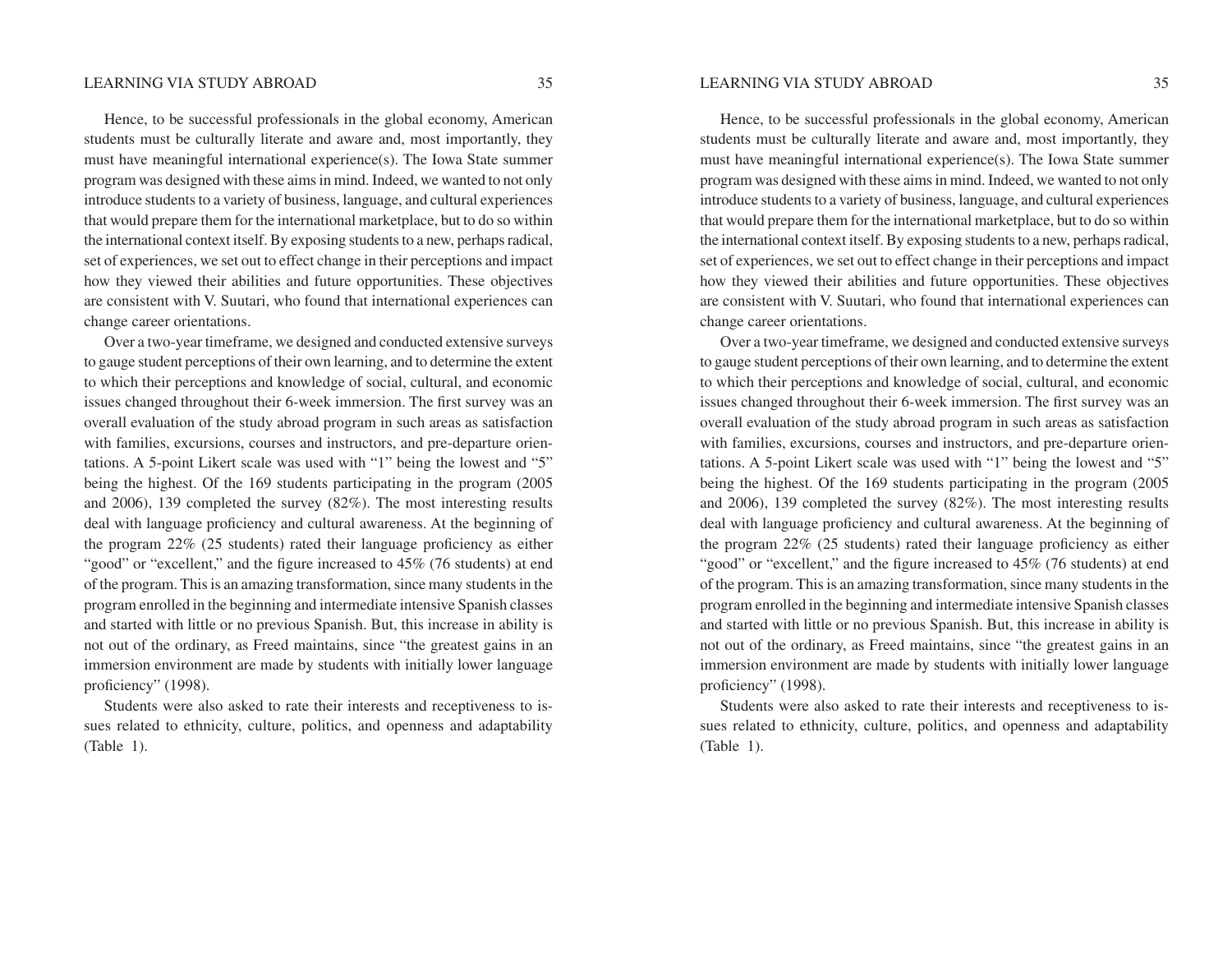# TABLE 1 OVERALL PROGRAM EVALUATION

| As a result of my<br>study abroad experi-<br>ence                        | Strongly<br>Disagree<br>(1) | Dis-<br>agree<br>(2) | Neither<br>Agree<br>nor<br>Disagree<br>(3) | Agree<br>(4) | Strongly<br>Agree<br>(5) | Mean |
|--------------------------------------------------------------------------|-----------------------------|----------------------|--------------------------------------------|--------------|--------------------------|------|
| I am more<br>receptive to dif-<br>ferent ideas                           | 1                           | $\overline{0}$       | 11                                         | 39           | 88                       | 4.53 |
| I have gained<br>better insight<br>into myself                           | $\mathbf{1}$                | $\mathfrak{2}$       | 14                                         | 50           | 72                       | 4.37 |
| I have a greater<br>sense of self-<br>confidence due<br>to living abroad | $\overline{2}$              | $\mathbf{1}$         | 11                                         | 43           | 82                       | 4.45 |
| My interest in<br>social issues has<br>increased                         | 4                           | 2                    | 22                                         | 50           | 61                       | 4.17 |
| My interest in<br>world events<br>has increased                          | 3                           | 5                    | 13                                         | 49           | 68                       | 4.26 |
| My interest<br>in the arts has<br>increased                              | 8                           | 13                   | 26                                         | 60           | 31                       | 3.67 |
| My tolerance<br>of other people<br>and customs has<br>increased          | 4                           | 13                   | 16                                         | 49           | 57                       | 4.02 |
| I understand the<br><b>US</b> better                                     | 6                           | $\tau$               | 31                                         | 63           | 32                       | 3.78 |
| My ability to<br>adapt to new<br>situations has<br>increased             | $\theta$                    | 5                    | 6                                          | 44           | 84                       | 4.49 |
| n=139/169 (82%)                                                          |                             |                      |                                            |              |                          |      |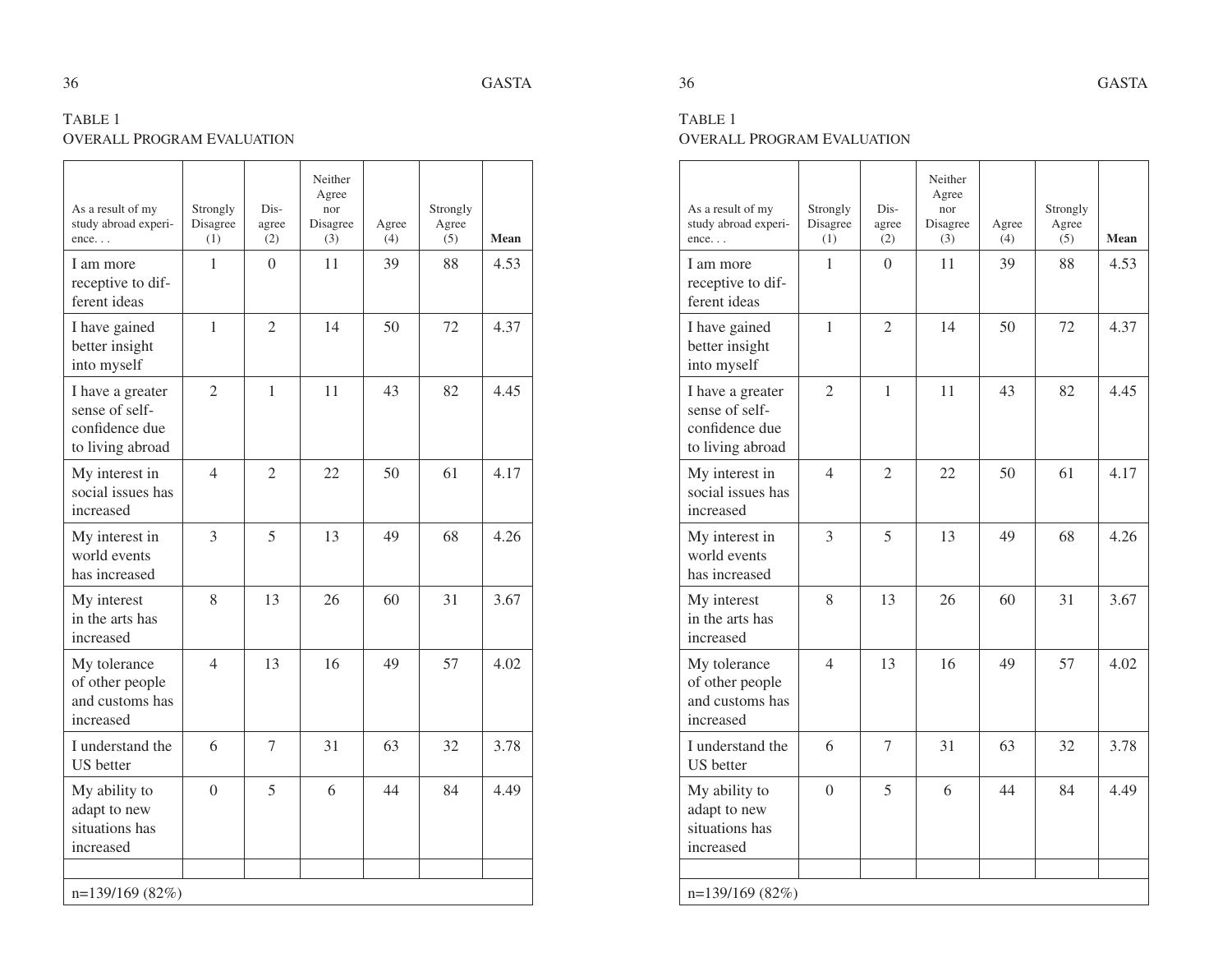The results illustrate that students' own perceptions of themselves change dramatically as a result of the immersion experience. Briefly stated, the study abroad immersion experience effects positive change: students believe that they are more receptive to others (4.53/5.0), have achieved greater selfconfidence  $(4.45/5.0)$ , have become more tolerant of other cultures  $(4.02/5.0)$ , have learned to adapt to challenging, new situations (4.49/5.0), and they are more interested in world events  $(4.26/5.0)$  and social issues  $(4.17/5.0)$ .<sup>2</sup>

The second survey was administered twice—before the program started and again after it ended—to see how students' perceptions and knowledge changed over the six-week period. The first section of the survey collected demographic information about the student, including age, major, sex, etc. The next section asked students to rank their understanding of different aspects of life in Spain (Table 2). For this survey a 7-point Likert scale was used with "1" being the lowest and "7" being the highest.<sup>3</sup> Questions in this survey were categorized in the following fashion: (1) cultural aspects of life in Spain; (2) social and political aspects of Spain; (3) understanding of business in Spain and the European Union. The survey questions were divided along the lines of "knowledge of" or "perception about" various aspects. Since there are no clear answers for issues related to cultural topics such as family, art, or pastimes, we considered only students' perceptions about these issues. During the two-year cycle, 90 of 169 students (53%) completed this pre- and postsurvey. As is fairly typical for a summer program, only seventeen students were Spanish majors (18.88% of those reporting), thirty-four were Spanish minors (37.77%), and thirty-nine of the students were business or engineering majors (43.33%). The pre- and post-surveys were designed to measure the change in perception or knowledge over the six-week period to determine if students' understanding of socio-political and cultural topics was changing and, if so, to what extent?

<sup>2</sup> Some students may not perceive much of a change in tolerance because they already consider themselves open to other viewpoints and ideas as a result of their family upbringing, university training, their community involvement, or because they traveled abroad prior to this program.

 $3$  The 7-point scale provided a more specific measurement than the 5-point scale. It also was necessary for the logit regression analyses conducted of these statistics for a separate study on entrepreneurship and study abroad entitled "A Culture-Based Entrepreneurship Program: Impact on Student Interest in Business Ownership," by Gasta, Domínguez, L'Hote, and Van Auken.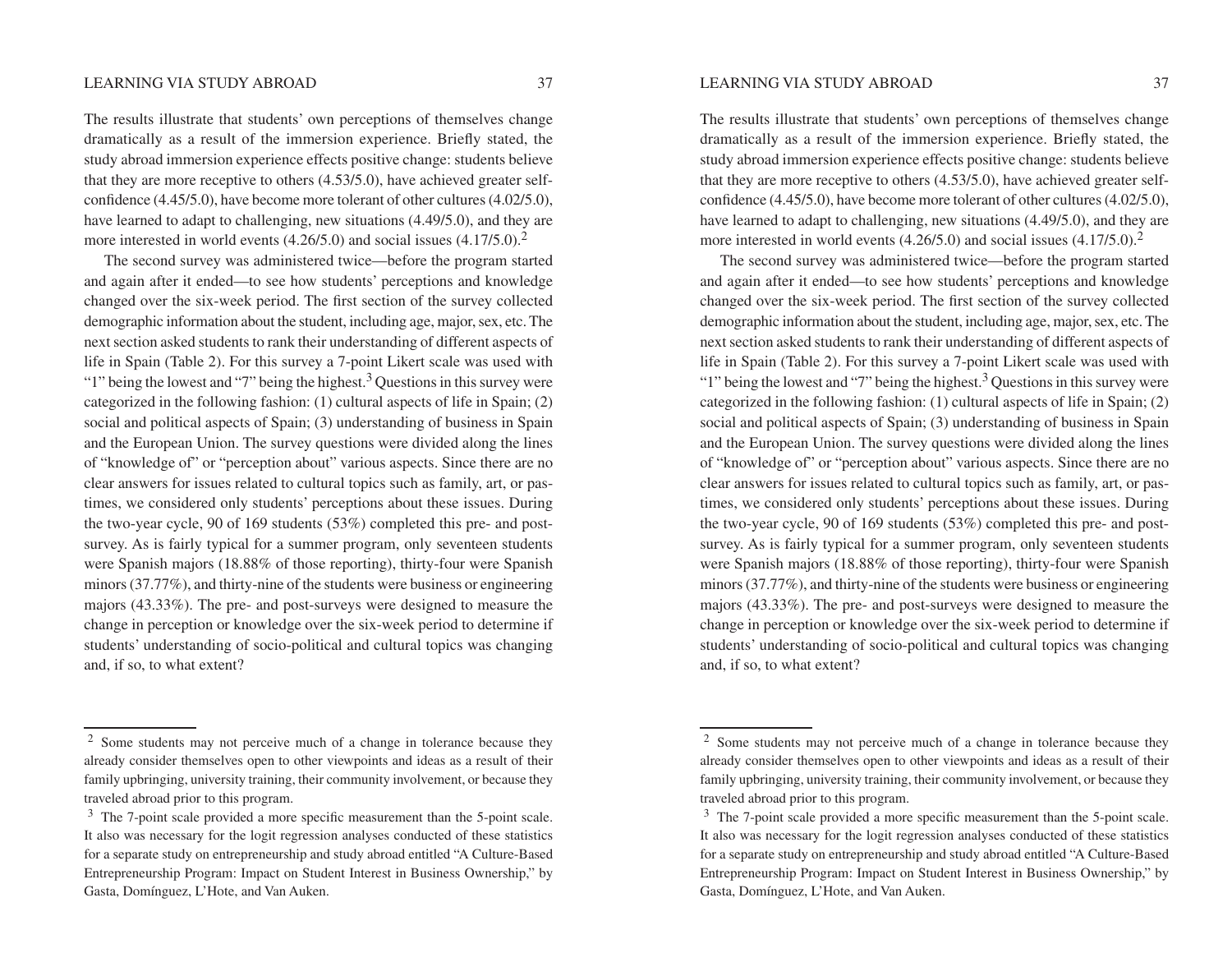#### TABLE 2

PRE- AND POST-SURVEYS OF STUDENT KNOWLEDGE AND PERCEPTION OF CULTURAL, SOCIO-POLITICAL, AND ECONOMIC ISSUES RELATED TO SPAIN AND THE EUROPEAN UNION

| $n=90/169(53%)$                                        | <b>MEAN</b><br><b>BEFORE</b> | <b>MEAN</b><br><b>AFTER</b> | <b>CHANGE</b> |
|--------------------------------------------------------|------------------------------|-----------------------------|---------------|
| <b>Cultural:</b> My perception of                      |                              |                             |               |
| Popular Music and Musicians in Spain                   | 3.056                        | 5.156                       | 2.100         |
| Everyday Dress in Spain                                | 3.622                        | 5.500                       | 1.878         |
| Festivals and Pastimes in Spain                        | 4.000                        | 5.767                       | 1.767         |
| Popular Film in Spain                                  | 2.589                        | 4.300                       | 1.711         |
| <b>Local Customs and Habits</b>                        | 3.878                        | 5.478                       | 1.600         |
| Issues Related To Young People in<br>Spain.            | 3.567                        | 5.156                       | 1.589         |
| Attitudes Held in Spain Regarding US<br>Foreign Policy | 2.867                        | 4.444                       | 1.577         |
| <b>Spanish Families</b>                                | 4.278                        | 5.600                       | 1.322         |
| Everyday Religious Practices in Spain                  | 3.178                        | 4.280                       | 1.102         |
|                                                        |                              |                             |               |
| Social and Political: My knowledge of                  |                              |                             |               |
| <b>Current Affairs in Spain</b>                        | 2.800                        | 4.844                       | 2.044         |
| Issues Related to Immigration in Spain<br>and the EU   | 2.578                        | 4.622                       | 2.044         |
| Spain's Political System and<br>Government             | 2.744                        | 4.689                       | 1.945         |
| Issues Related to Women and<br>Minorities in Spain     | 2.644                        | 4.589                       | 1.945         |
| Issues Related to Poverty in Spain                     | 2.367                        | 4.289                       | 1.922         |
| Issues Related to the Environment in<br>Spain          | 2.667                        | 4.422                       | 1.755         |
| Spain's Legal System                                   | 2.233                        | 3.867                       | 1.634         |
| US Foreign Policy as It Relates to<br>Spain            | 2.622                        | 4.144                       | 1.522         |
| Terrorism in Spain                                     | 3.256                        | 4.511                       | 1.255         |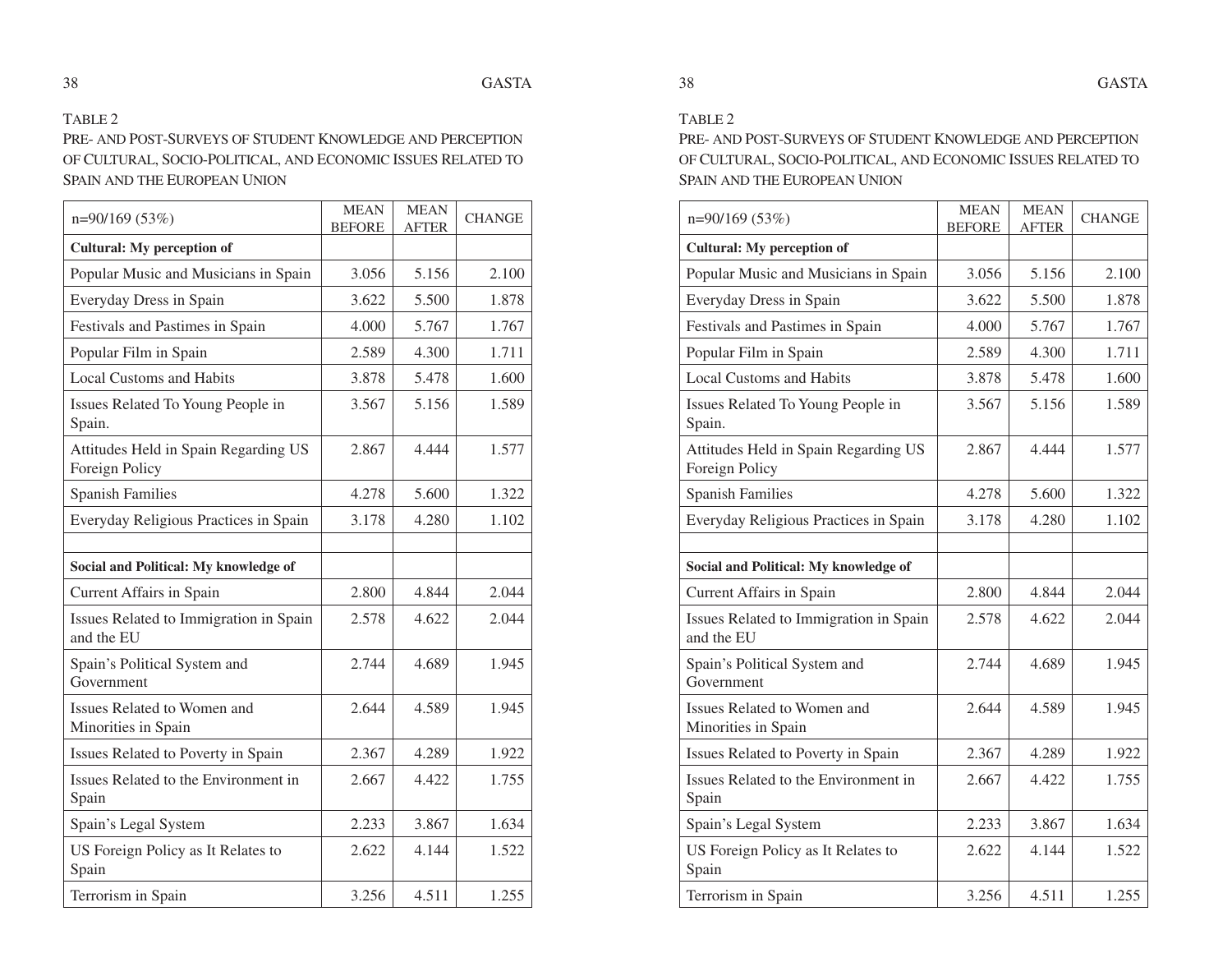# TABLE 2 (CONT.)

| $n=90/169(53%)$                                                                         | <b>MEAN</b><br><b>BEFORE</b> | <b>MEAN</b><br><b>AFTER</b> | <b>CHANGE</b> |
|-----------------------------------------------------------------------------------------|------------------------------|-----------------------------|---------------|
| <b>Economic:</b> My knowledge of                                                        |                              |                             |               |
| How Individual Companies Operate on<br>a Day-to-Day Basis in Spain or the EU            | 2.200                        | 4.544                       | 2.344         |
| The Reputation of US Products and<br>Companies in Spain or the EU                       | 2.300                        | 4.467                       | 2.167         |
| How Companies in Spain or Europe<br>are Organized                                       | 2.189                        | 4.211                       | 2.022         |
| Spain's Economic System                                                                 | 2.789                        | 4.744                       | 1.955         |
| Leading Companies in Spain or<br>Europe                                                 | 2.387                        | 4.333                       | 1.946         |
| General Policies and Procedures in<br>Spanish or EU Companies                           | 2.144                        | 4.011                       | 1.867         |
| Protocols Pertaining to Employers and<br>Employees in Spain or the EU                   | 1.978                        | 3.798                       | 1.820         |
| US Companies That Market Their<br>Products and/or Have Operations in<br>Spain or the EU | 2.622                        | 4.356                       | 1.734         |
| How Negotiation and Exchange Takes<br>Place in Spain or the EU                          | 2.167                        | 3.889                       | 1.722         |
| Laws and Regulations Governing the<br>Economic System in Spain or the EU                | 2.211                        | 3.811                       | 1.600         |
| Spanish or European Trade<br>Agreements                                                 | 2.244                        | 3.644                       | 1.400         |
| Spanish or European Banking Systems                                                     | 2.322                        | 3.556                       | 1.234         |
| Spanish or European Stock Markets                                                       | 2.078                        | 3.222                       | 1.144         |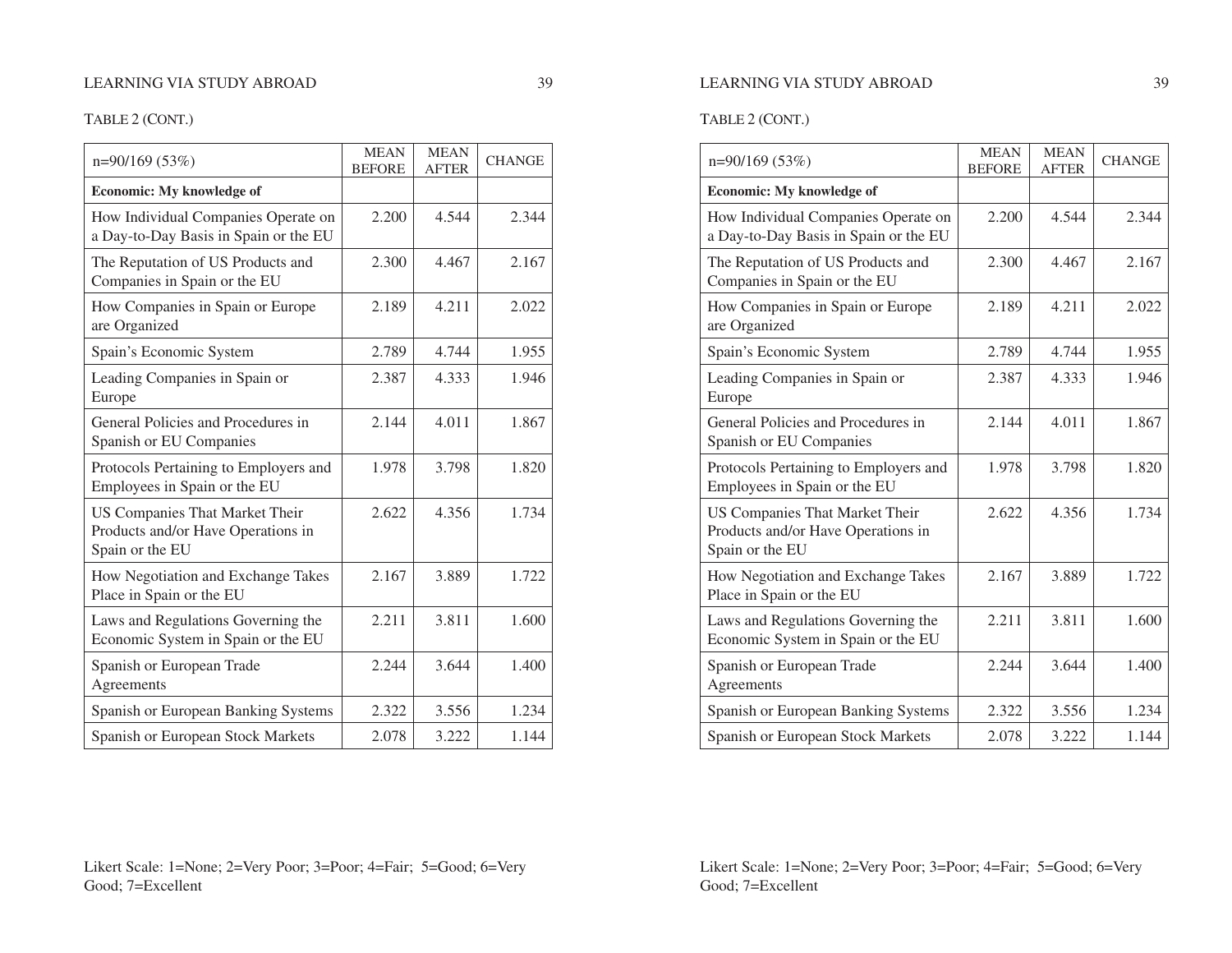What became immediately apparent from the survey data is how greatly students' perception and/or knowledge increased in a relatively short expanse of time. In the cultural area, for example, we see increases similar to those found in the previous survey in Table 1: understanding of Spanish families, habits, and customs; everyday social and religious practices; and popular culture (positive mean changes ranging from 1.102 to 2.100). With respect to social and political areas, students expressed an increased awareness of issues related to politics, poverty, the environment, current political affairs, and foreign policy (positive mean changes from 1.255 to 2.044). The largest overall gains—though not in overall knowledge—took place in the business category (positive mean changes from 1.144 to 2.344): students indicated a greater awareness of markets, trade agreements, daily operations and procedures, policies, and products. Students also pointed to better comprehension of how US companies and US products are viewed in Spain. Much of these gains were due to the large number of students who enrolled in one of the business courses that included the tours of local factories, offices, and other Spanish businesses.

It is satisfying to see key advances made by students. However, it quickly became apparent that the survey results also provide us with far more ominous warnings. We need to consider how little students feel they know about the issues raised in the three categories *before* participating in the program. For example, students freely admit their knowledge of international business and business practices to be either "none" or "very poor" before participating in the experience, which improved to "fair" at the end. Their knowledge of social and political issues was equally bad, as they acknowledged it to be "very poor" but improving to "fair" at the end. The greatest improvement over time is in the area of cultural perception where students identify understanding as "poor" or "fair" at the beginning, then "good" upon completing the program. There are, of course, good reasons for some of these findings: as stated previously, summer programs tend to attract a large number of degree minors (in this case, 34 students, or nearly 38% of those responding to the survey) who have had few or no courses at the third-year level—the point at which students typically take content courses in culture. In other words, students minoring in Spanish might take a first content course abroad, underscoring their unfamiliarity with Spain beforehand. Moreover, 39 of the students answering the survey (43%) were business or engineering majors who had never previously studied Spanish or Spanish culture. Therefore, overall, 73 students (81.1%) had few courses related to Spain and, thus, limited knowledge about this country's cultural, social, political or economic systems. It was our expectation that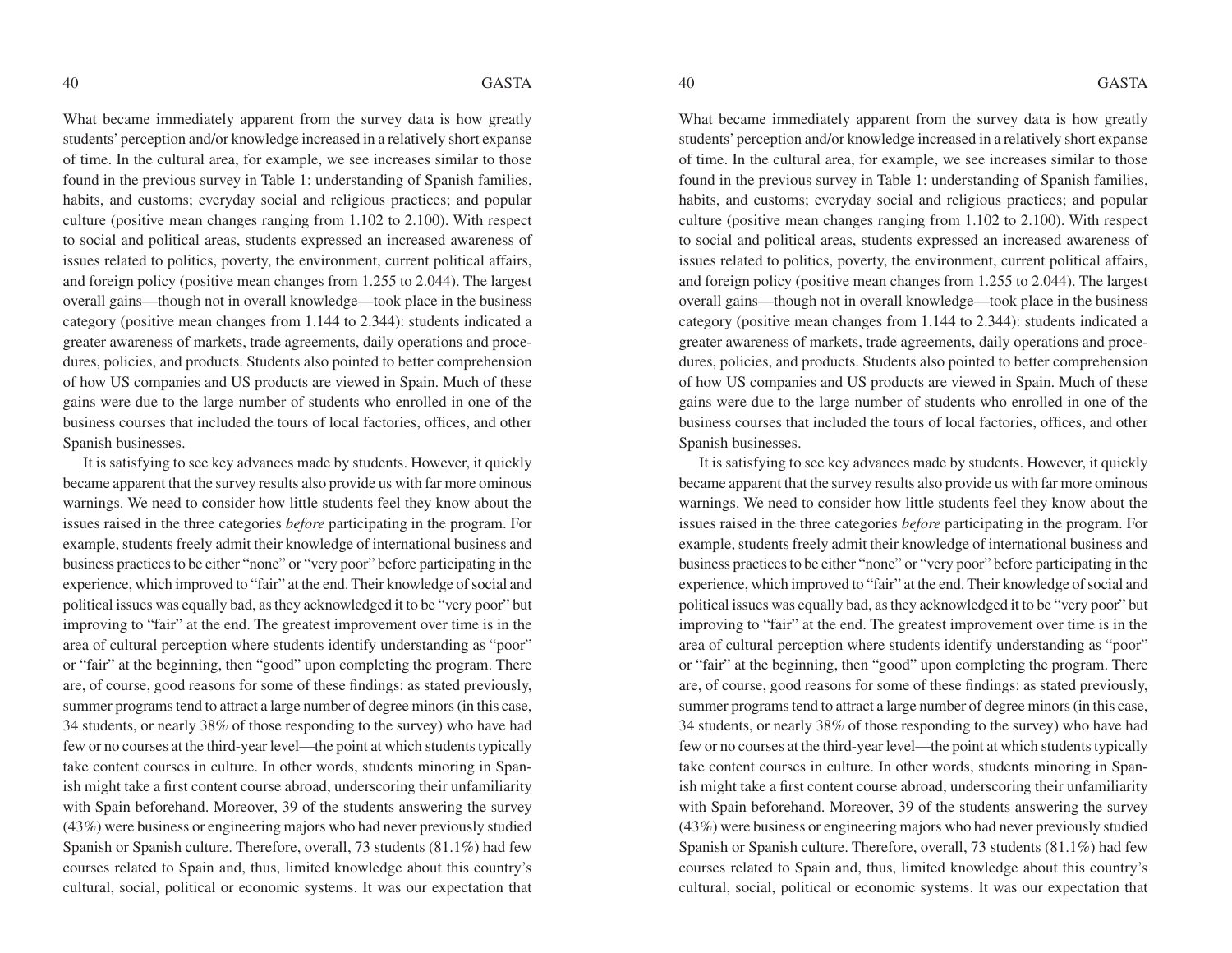despite the fact that most students would have limited exposure to Spanish culture before participating in the program, the study abroad experience nonetheless would foster an appreciation for living and studying abroad, and increase their knowledge about the target country.

What is very clear is that we have a long way to go in educating students about sociocultural and economic issues that will directly impact their own careers and the future commercial viability of the US. We are making advances, as these surveys suggest, but they are slow in coming. Students interested in the international marketplace, and who wish to study abroad, must take coursework in the languages and cultures of the country they plan to visit, and they must begin their language study sooner. Moreover, if the survey results reported here demonstrate that students are beginning programs abroad with little understanding of the host country and its cultural practices, and they show only small improvement despite language and cultural training while there, we can imagine what is happening on other programs that do not include courses in the languages and cultures of the host country. Although data measuring similar student gains for "English Only" programs is not readily available, it seems quite plausible that future research would demonstrate that student learning in the areas examined here would be much poorer. Therefore, universities must find ways to integrate language and cultural training into other academic disciplines, especially when it is a part of a study abroad program. What research shows, and what we can discern from the results provided in this study, is that study abroad is one area that does open the doors to a greater awareness of the cross-cultural context within which business takes place. By participating in a program abroad that includes meaningful exposure to language and culture, students will exhibit greater self-confidence, be better prepared to handle and adapt to difficult situations, demonstrate improved cultural sensitivity, and be prepared to enter the global marketplace. These characteristics make students more competitive candidates for the best employment opportunities.<sup>4</sup>

<sup>4</sup> The author wishes to acknowledge Leland L'Hote, Julia Domínguez, and Howard Van Auken for their dedication and extraordinary work on the design, development, and direction of the Iowa State summer program in Spain.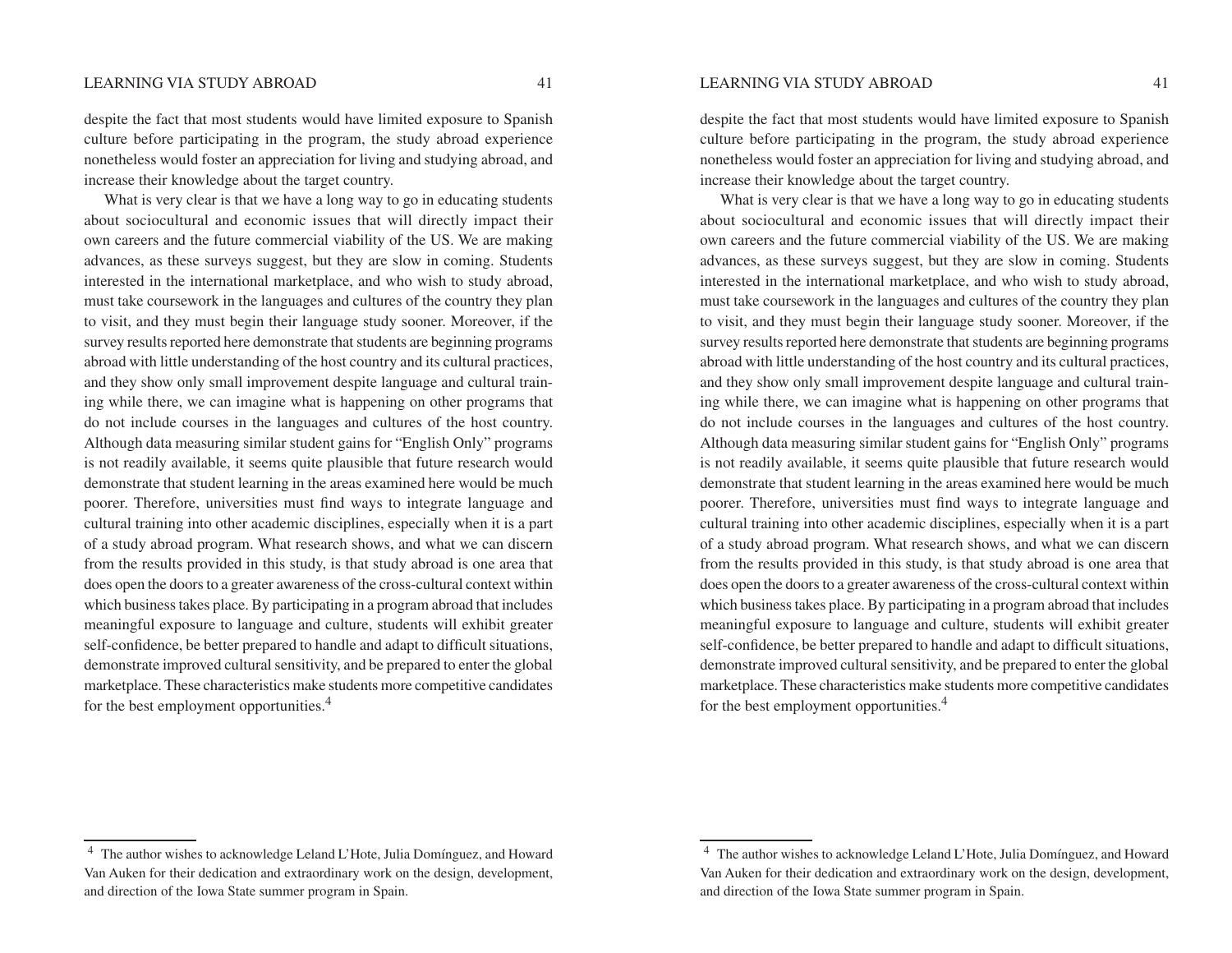#### **APPENDICES**

# APPENDIX 1 TOTAL NUMBER OF US STUDENTS STUDYING ABROAD FOR THE ACADEMIC YEARS 2003/2004 AND 2004/2005 AND TOP 10 LEADING DESTINATIONS

| <b>Rank</b> | <b>Destination</b> | 2003/2004 | 2004/2005 | 2004/2005<br>% of Total | $\%$<br>Change |
|-------------|--------------------|-----------|-----------|-------------------------|----------------|
| 1           | United<br>Kingdom  | 32,237    | 32,071    | 15.6                    | $-0.5$         |
| 2           | Italy              | 21,922    | 24,858    | 12.1                    | 13.4           |
| 3           | Spain              | 20,080    | 20,806    | 10.1                    | 3.6            |
| 4           | France             | 13,718    | 15,374    | 7.5                     | 12.4           |
| 5           | Australia          | 11,418    | 10,813    | 5.2                     | $-5.3$         |
| 6           | Mexico             | 9,293     | 9,244     | 4.5                     | $-0.5$         |
| 7           | Germany            | 5,985     | 6,557     | 3.2                     | 9.6            |
| 8           | China              | 4,737     | 6,389     | 3.1                     | 34.9           |
| 9           | Ireland            | 5,198     | 5,083     | 2.5                     | $-2.2$         |
| 10          | Costa Rica         | 4,510     | 4,887     | 2.4                     | 8.4            |
|             |                    |           |           |                         |                |
|             | <b>Total</b>       | 191,321   | 205,983   | ۰                       | 7.7            |

Institute of International Education, *Open Doors Report 2006*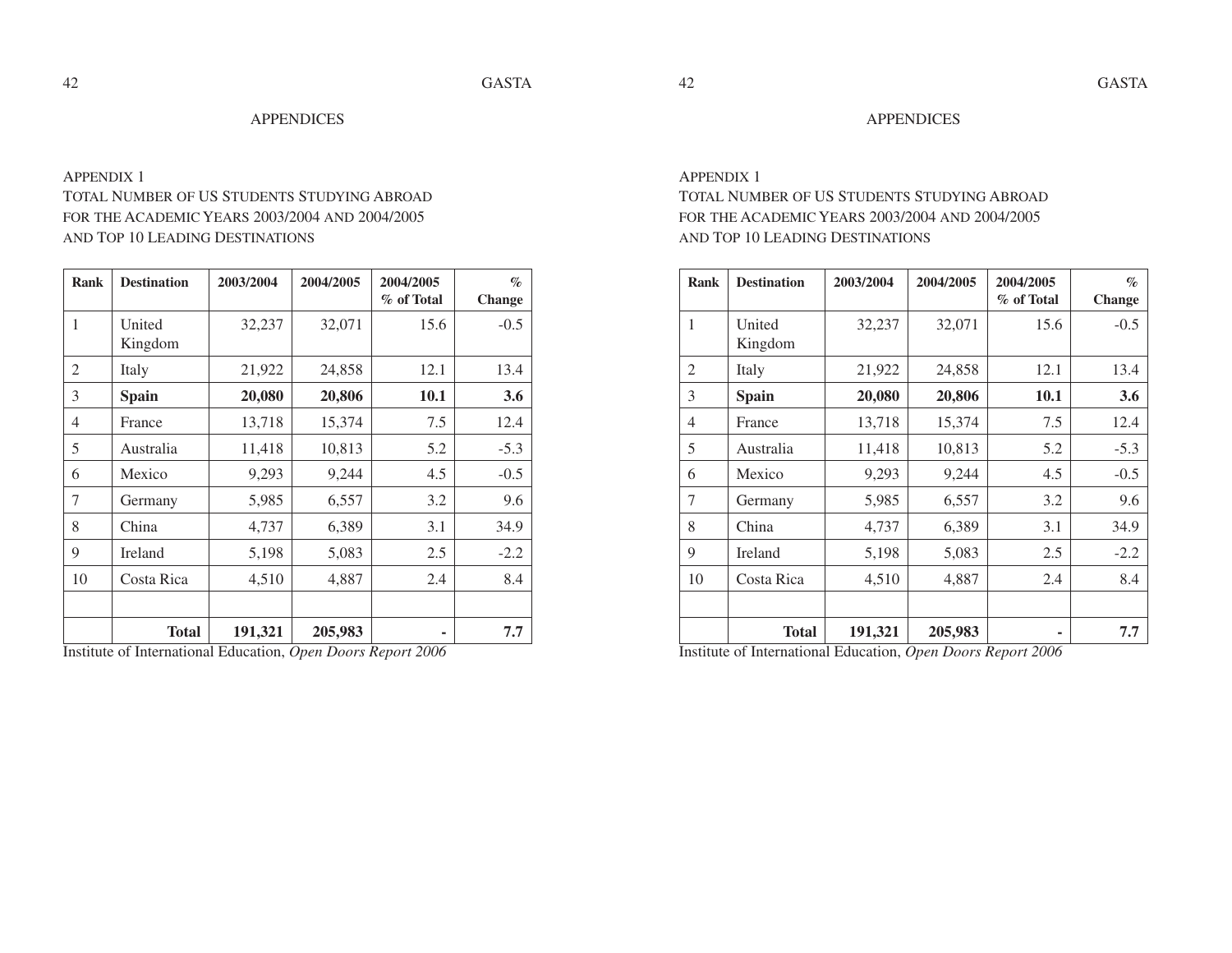### APPENDIX 2

LEADING FIELDS OF STUDY FOR US STUDENTS STUDYING ABROAD FOR THE ACADEMIC YEARS 2003/2004 AND 2004/2005

| <b>Field of</b><br><b>Study</b> | 2003/2004<br><b>Total</b> | 2003/2004<br>$\%$ | 2004/2005<br><b>Total</b> | 2004/2005<br>$\%$ | $\%$<br><b>Change</b> |
|---------------------------------|---------------------------|-------------------|---------------------------|-------------------|-----------------------|
| Social<br>Sciences              | 43,258                    | 22.6              | 46,552                    | 22.6              | 7.6                   |
| Business &<br>Mgm't             | 33,473                    | 17.5              | 36,047                    | 17.5              | 7.7                   |
| <b>Humanities</b>               | 25,401                    | 13.3              | 27,396                    | 13.3              | 7.9                   |
| Other Dis-<br>ciplines          | 15,010                    | 7.8               | 16,067                    | 7.8               | 7.0                   |
| Fine or<br>Applied<br>Arts      | 14,493                    | 7.6               | 15,655                    | 7.6               | 8.0                   |
| Foreign<br><b>Languages</b>     | 14,340                    | 7.5               | 15,449                    | 7.5               | 7.7                   |
| Physical<br>Sciences            | 13,509                    | 7.1               | 14,625                    | 7.1               | 8.3                   |
| Education                       | 7,918                     | 4.1               | 8,445                     | 4.1               | 6.7                   |
| Health<br>Sciences              | 6,467                     | 3.4               | 7,003                     | 3.4               | 8.5                   |
| Undeclared                      | 6,457                     | 3.4               | 7,003                     | 2.9               | 9.4                   |
| Math or<br>Comp. Sci.           | 3,263                     | 1.7               | 3,502                     | 1.7               | 7.3                   |
| Agriculture                     | 2,269                     | 1.2               | 2,472                     | 1.2               | 8.9                   |
|                                 |                           |                   |                           |                   |                       |
| <b>Total</b>                    | 191,321                   | 100.0             | 205,983                   | 100.0             | 7.7                   |

Institute of International Education, *Open Doors Report 2006*